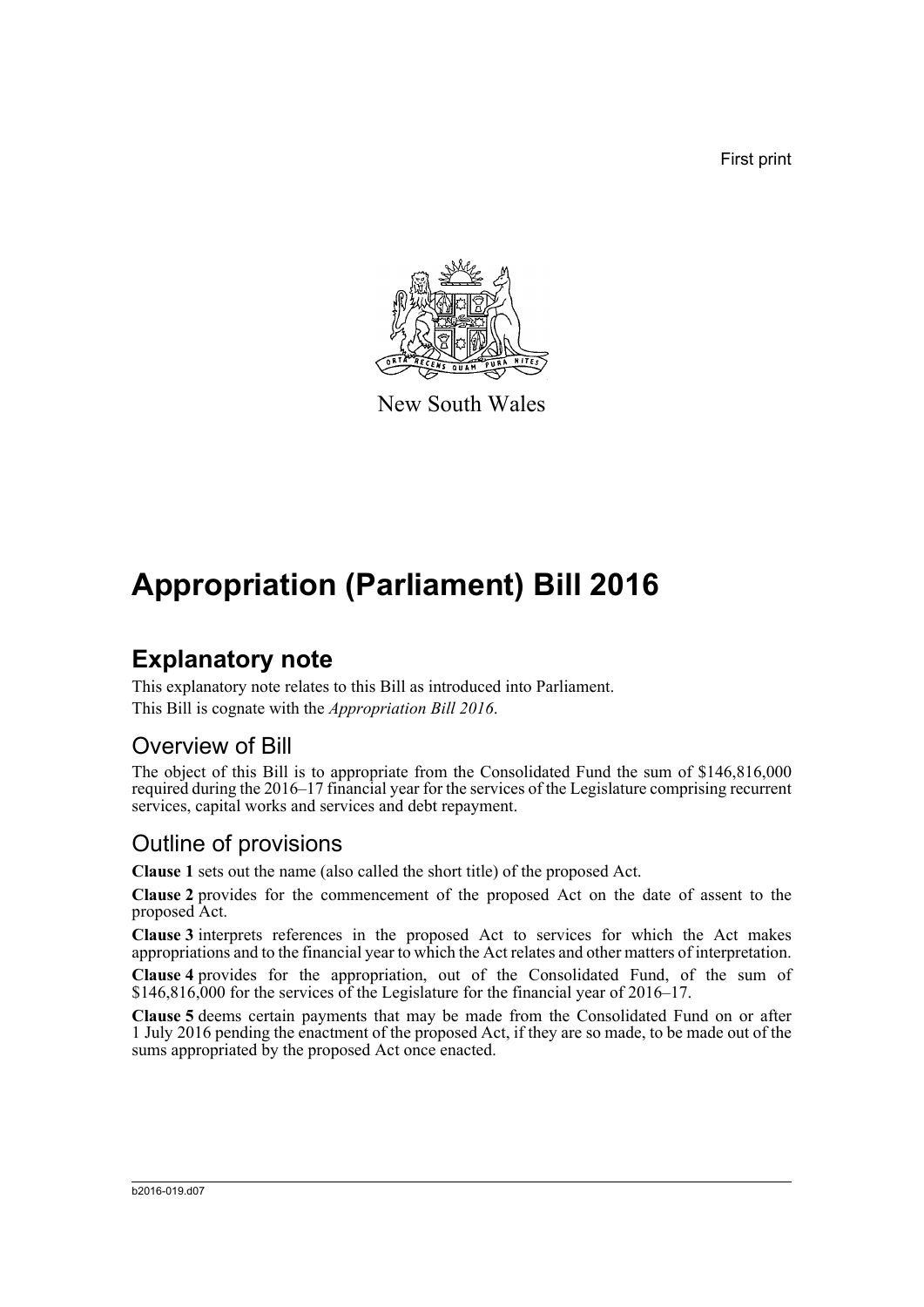First print



New South Wales

# **Appropriation (Parliament) Bill 2016**

## **Contents**

|                                               | Page        |
|-----------------------------------------------|-------------|
|                                               |             |
| Commencement                                  | ົ           |
| Interpretation                                | ົ           |
| Appropriation for services of Legislature     | 2           |
| Payments authorised on lapse of appropriation | ົ           |
|                                               | Name of Act |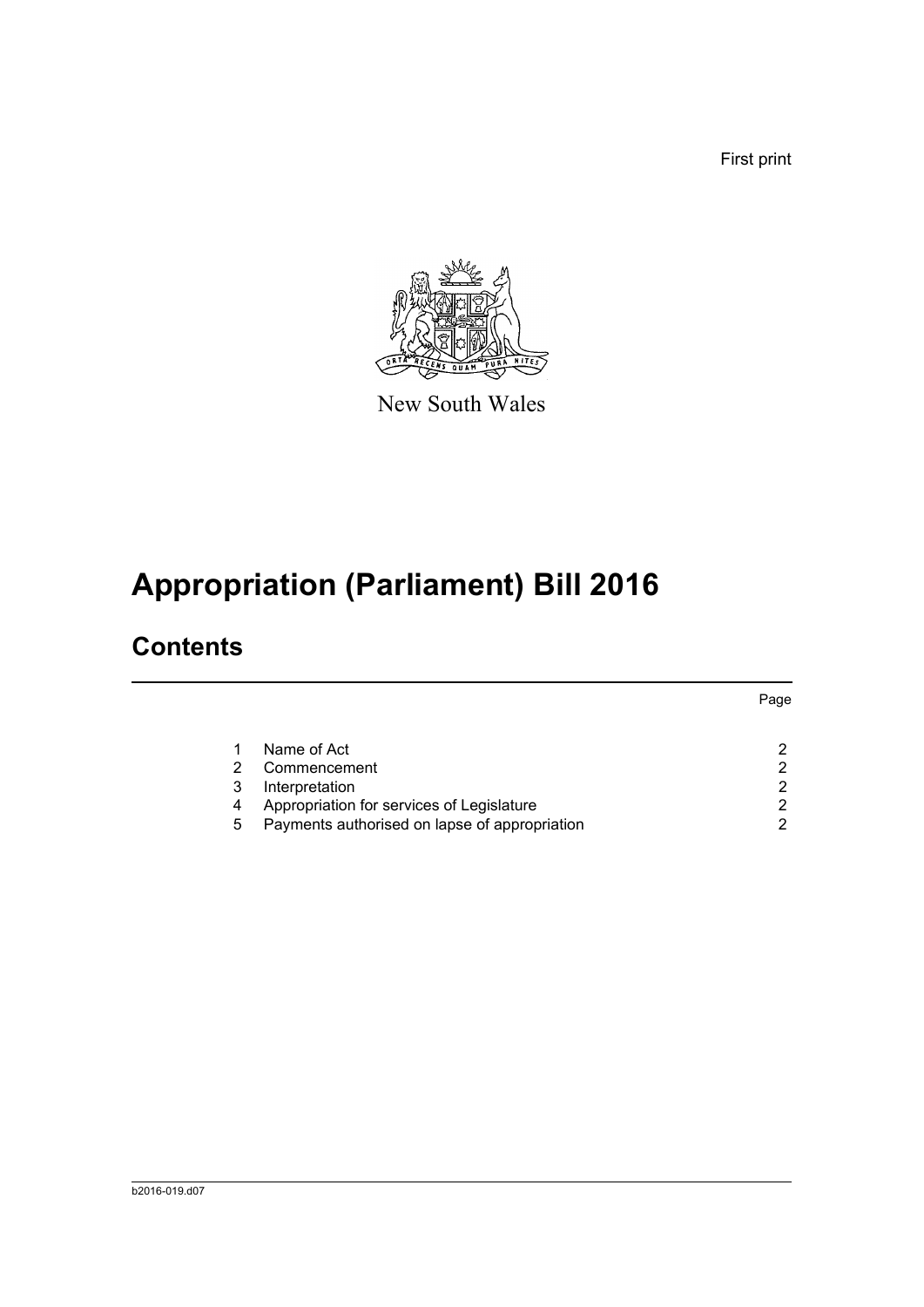

New South Wales

# **Appropriation (Parliament) Bill 2016**

No , 2016

#### **A Bill for**

An Act to appropriate out of the Consolidated Fund a sum for the services of the Legislature for the year  $2016-17$ .